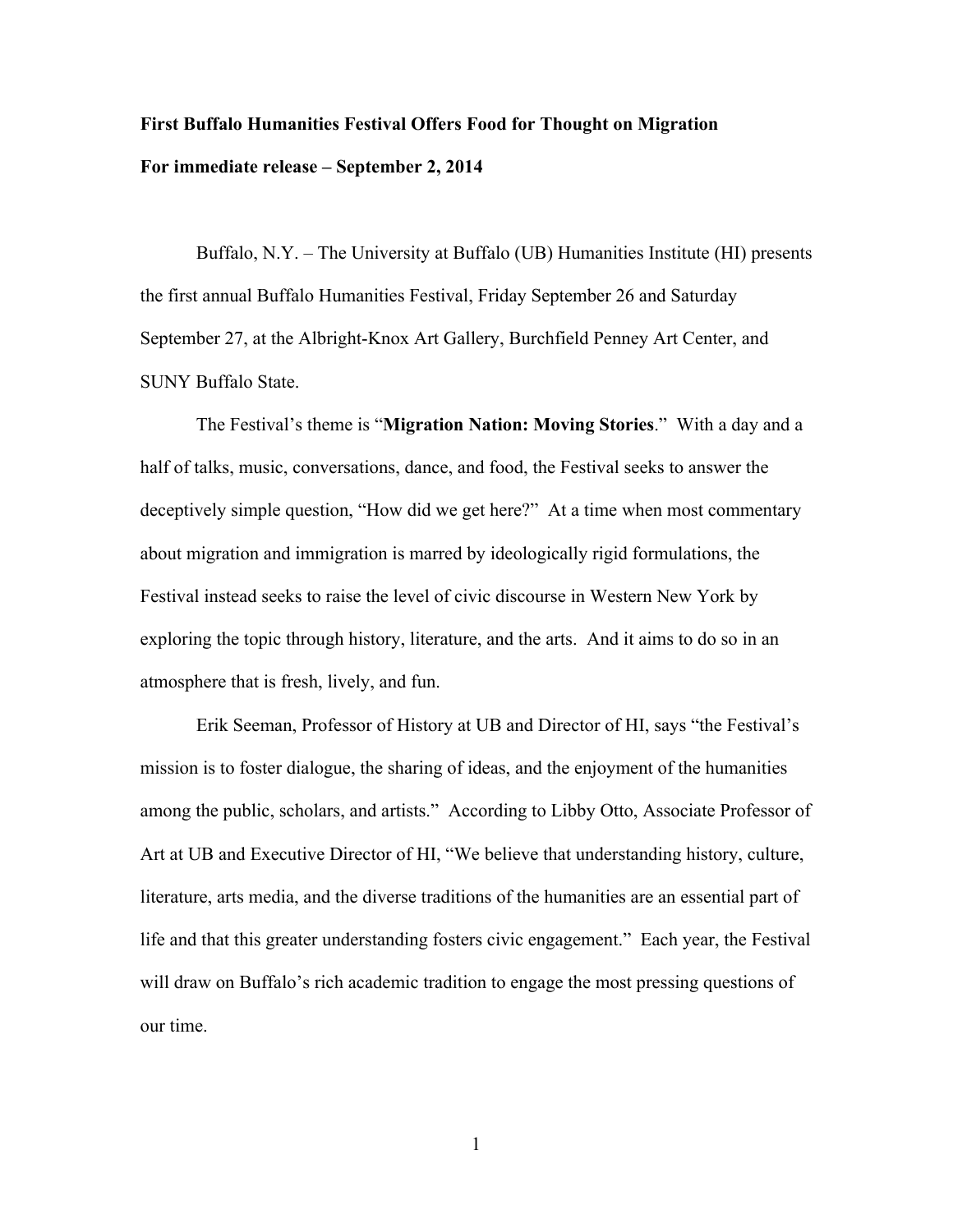**Gary Shteyngart**, the *New York Times*–bestselling author of *Little Failure*, kicks off the Festival on Friday September 26 at 8:00pm in the Albright-Knox Art Gallery. Tickets are \$20 for adults, \$15 for students. Shteyngart will read from *Little Failure*, his acclaimed memoir about growing up Jewish, first in the Soviet Union, then in New York City after his family emigrated when he was seven years old. The *Los Angeles Times* says that *Little Failure* is "as vivid, original, and funny as [anything] contemporary U.S. literature has to offer."

After the reading, Shteyngart will be interviewed on stage by David Schmid, Associate Professor of English at UB. Shteyngart will take questions from the audience and will be available afterward to sign books, with copies offered for sale by Talking Leaves. A limited number of VIP tickets are available for a pre-event wine-and-cheese reception with the author, beginning at 7:00pm. VIP tickets, which include admission to Saturday's events, are \$60 each, \$100 for two.

Gary Shteyngart is the author of three novels that explore the immigrant experience using dark humor and powerful storytelling: *The Russian Debutante's Handbook* (2002), *Absurdistan* (2006), and *Super Sad True Love Story* (2010). For more on the author, go to <http://www.garyshteyngart.com/>.

The Festival continues on Saturday September 27 with sixteen interactive talks by Western New York's most gifted humanities teachers and scholars, at the Burchfield Penney Art Center and Ketchum Hall at SUNY Buffalo State. During each of the hourlong sessions, speakers will engage audience members on topics such as "Photography and Burmese Immigrants in WNY," "Songs of the Dust Bowl Migration," "Tuscaroras,

2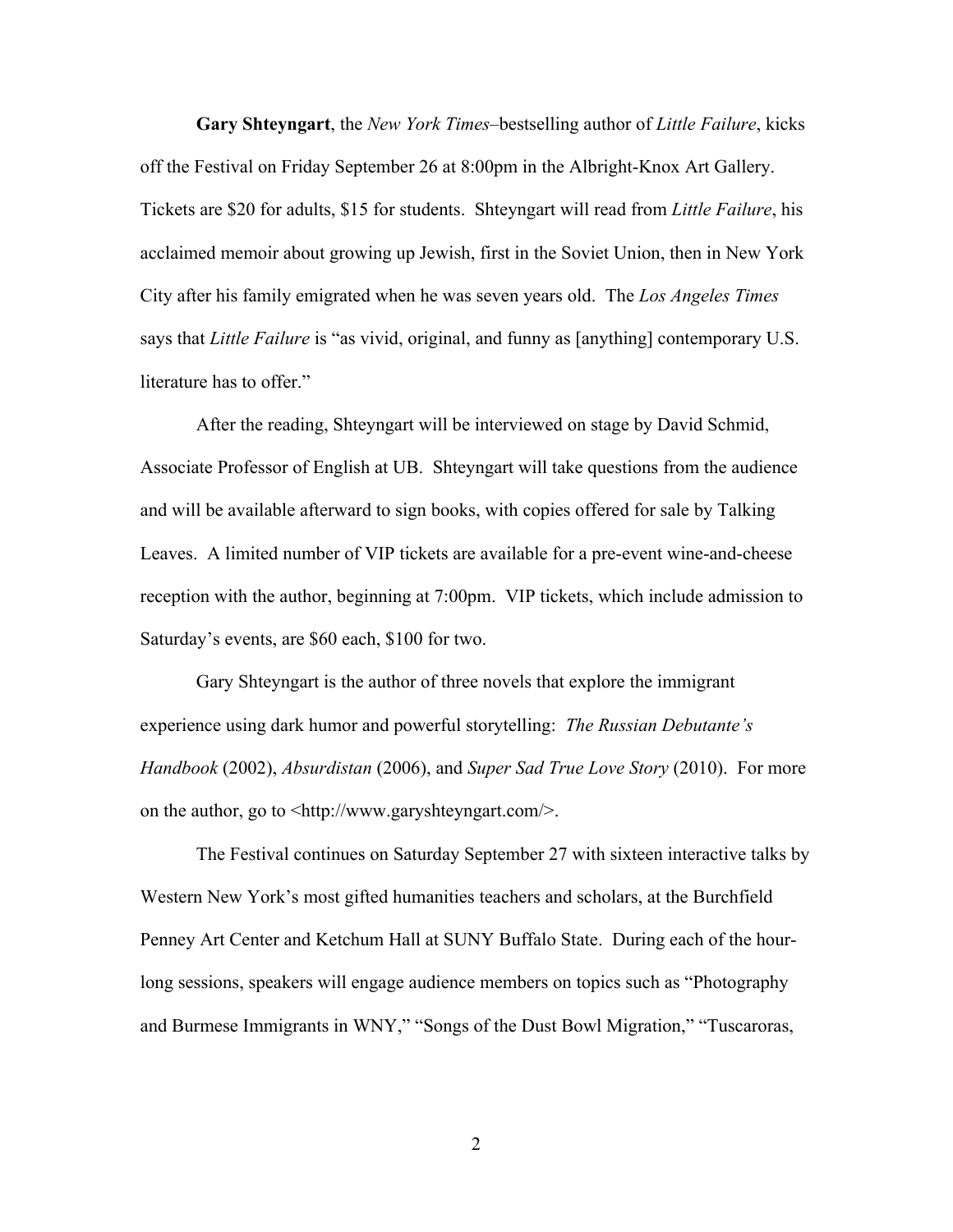Still Stirring About," and "Many Middle Passages from Africa to America." Talks will be held from 10:30am to 4:30pm.

Daypasses for Saturday's events, only \$12 for adults and \$10 for students, also offer admission to a screening of short films about migration. And if daypasses are purchased by Wednesday September 24, they include a **free lunch** from the immigrant vendors of the West Side Bazaar. Choices include Ethiopian vegetarian combo, Burmese chicken curry, Vegetarian Pad Thai, and many more.

Saturday also features a number of **events that are free and open to the public** in the outdoor space on Rockwell Quad (behind Rockwell Hall, between the Burchfield Penney and Ketchum Hall). A Puppet Parade at noon will delight viewers of all ages. The Performance Space includes music and dance by artists such as Mohamed Diaby (Guinean drum and dance), Gaitrie Devi (Bollywood dancing), and Le Ballet Touba (African dance). The Conversation Station allows for in-depth discussions with recent migrants. And vendors from the West Side Bazaar will offer handcrafted goods and food.

The Festival is a collaboration among five Western New York institutions of higher education: in addition to UB, partners include Canisius College, Niagara University, SUNY Buffalo State, and SUNY Fredonia. Furthermore, the Festival is made possible with the generous support of the Oishei Foundation, UB's Office of the Vice President for Research, the UB College of Arts and Sciences, the New York Council for the Humanities, and the Foundation for Jewish Philanthropies. The John R. Oishei Foundation strives to be a catalyst for change to enhance economic vitality and quality of

3